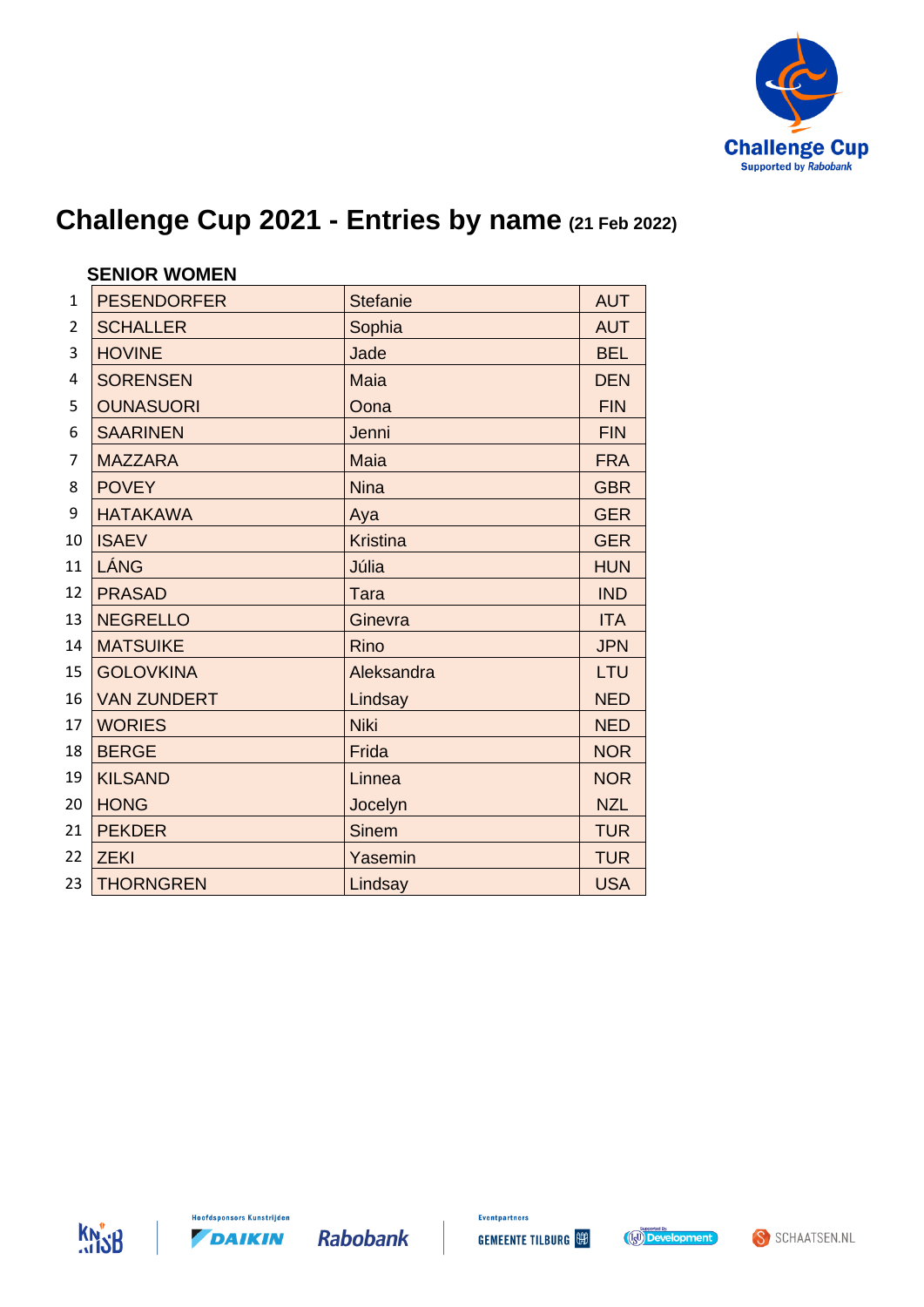

|                | <b>SENIOR MEN</b>   |                       |            |
|----------------|---------------------|-----------------------|------------|
| $\mathbf{1}$   | <b>MAIERHOFER</b>   | Luc                   | <b>AUT</b> |
| $\overline{2}$ | <b>BELOHRADSKY</b>  | <b>Matyas</b>         | <b>CZE</b> |
| 3              | <b>GUARINO</b>      | <b>Thomas Llorenc</b> | <b>ESP</b> |
| 4              | <b>SELEVKO</b>      | <b>Mihhail</b>        | <b>EST</b> |
| 5              | <b>VIRTANEN</b>     | Valtter               | <b>FIN</b> |
| 6              | <b>STAROSTIN</b>    | <b>Nikita</b>         | <b>GER</b> |
| 7              | <b>BEREI</b>        | Mózes József          | <b>HUN</b> |
| 8              | <b>VLASENKO</b>     | Aleksandr             | <b>HUN</b> |
| 9              | <b>GORODNITSKY</b>  | <b>Mark</b>           | <b>ISR</b> |
| 10             | YAMAMOTO            | Sota                  | <b>JPN</b> |
| 11             | <b>LEWTON-BRAIN</b> | Davidé                | <b>MON</b> |
| 12             | <b>WITKOWSKI</b>    | Kornel                | <b>POL</b> |
| 13             | <b>STEFFEN</b>      | Micha                 | <b>SUI</b> |
| 14             | <b>OKTAR</b>        | Basar                 | <b>TUR</b> |
| 15             | <b>MALININ</b>      | <b>Ilia</b>           | <b>USA</b> |

#### **SENIOR PAIRS**

| $\mathbf{1}$   | VÄÄNÄNEN / AKULOV          | Milania / Mikhall | <b>FIN</b> |
|----------------|----------------------------|-------------------|------------|
| $\overline{2}$ | <b>KOVALEV / KOVALEV</b>   | Camille / Pavel   | <b>FRA</b> |
| 3              | <b>SMART / MATTICK</b>     | Lydia / Harry     | <b>GBR</b> |
| 4              | <b>HOCKE / KUNKEL</b>      | Annika / Robert   | <b>GER</b> |
| .5             | <b>DANILOVA / TSIBA</b>    | Daria / Michel    | <b>NED</b> |
| 6              | <b>OSIPOVA / EPSTEIN</b>   | Nika / Dmitry     | <b>NED</b> |
| 7              | <b>AKOPOVA / RAKHMANIN</b> | Karina / Nikita   | <b>RUS</b> |

**Please mail to: Organizing Committee Challenge Cup** e-mail: challengecup@knsb.nl





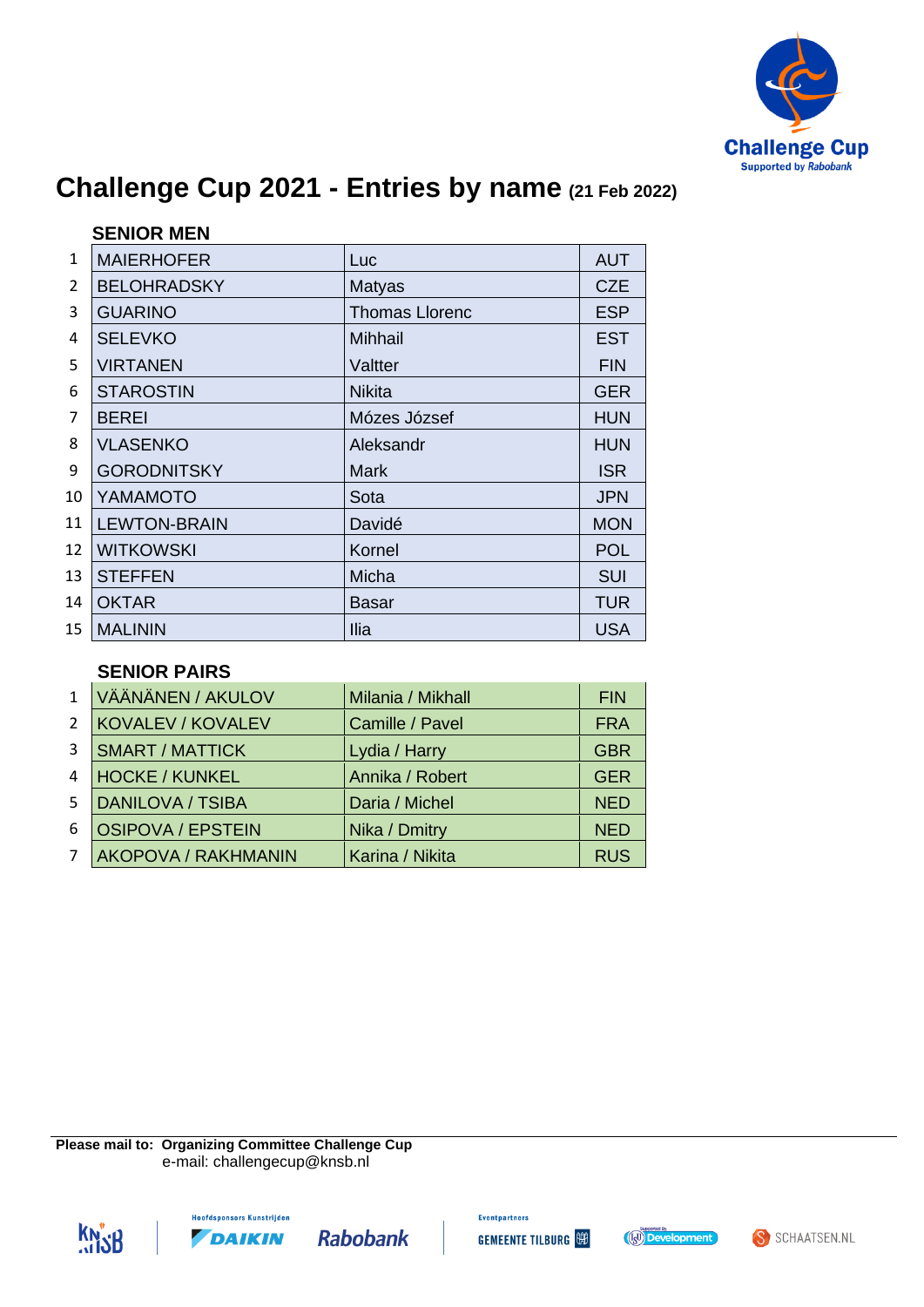

|               | <b>SENIOR ICE DANCE</b>       |                               |            |
|---------------|-------------------------------|-------------------------------|------------|
| 1             | <b>SAMERSOVA / OJALA</b>      | Alexandra / Kevin             | <b>EST</b> |
| $\mathcal{P}$ | <b>ORLHARA / PIRINEN</b>      | Yuka / Juho                   | <b>FIN</b> |
| 3             | <b>LAGOUGE / CAFFA</b>        | Natacha / Arnaud              | <b>FRA</b> |
| 4             | <b>HIRST / CURRY</b>          | Eleanor / Anthony             | <b>GBR</b> |
| 5.            | LUPUSOVA / KAZIMOV            | Vitoriia / Asaf               | <b>GER</b> |
| 6             | <b>IGNATEVA / SZEMKO</b>      | Mariia / Danijil Leonyidovics | <b>HUN</b> |
| 7             | <b>MANNI / ROETHLISBERGER</b> | Victoria / Carlo              | <b>ITA</b> |
| 8             | <b>JAKUCS / GALLI</b>         | Hanna / Alessio               | <b>NED</b> |
|               |                               |                               |            |

9 VERHAEGH / VAN GEFFEN Chelsea / Sherim NED 10 | TESSARI / WALKER | Jasmine / Stéphane | SUI 11 | IPPOLITO / RUSSEL | Jasmine / Stéphane | LAT

### **SENIOR ICE DANCE**

**Please mail to: Organizing Committee Challenge Cup** e-mail: challengecup@knsb.nl







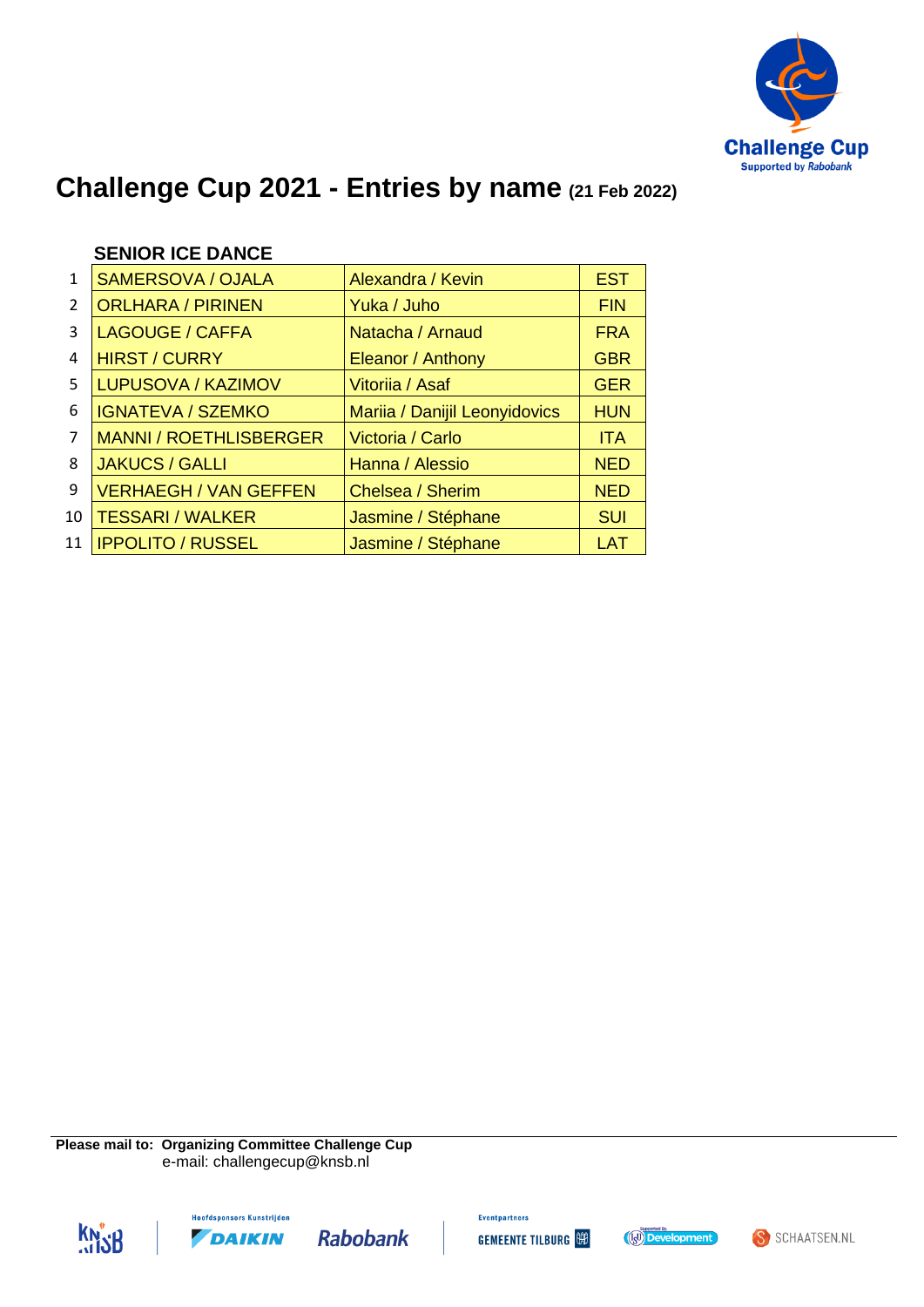

|                | <b>JUNIOR WOMEN</b> |                       |            |
|----------------|---------------------|-----------------------|------------|
| $\mathbf{1}$   | <b>SCHALLER</b>     | <b>Flora Marie</b>    | <b>AUT</b> |
| $\overline{2}$ | <b>PINZARRONE</b>   | <b>Nina</b>           | <b>BEL</b> |
| 3              | <b>MICLETTE</b>     | <b>Justine</b>        | <b>CAN</b> |
| 4              | <b>PEREIRA</b>      | Lia                   | <b>CAN</b> |
| 5              | <b>MILLARES</b>     | <b>Marian Eugenia</b> | <b>ESP</b> |
| 6              | <b>SPRUNG</b>       | Sophie                | <b>FRA</b> |
| 7              | <b>JUNGMANN</b>     | Ina                   | <b>GER</b> |
| 8              | <b>RAY</b>          | Olesya                | <b>GER</b> |
| 9              | <b>PEZZETTA</b>     | Anna                  | <b>ITA</b> |
| 10             | <b>CHIBA</b>        | <b>Mone</b>           | <b>JPN</b> |
| 11             | <b>SHIBAYAMA</b>    | Ayumi                 | <b>JPN</b> |
| 12             | <b>HIBON</b>        | Ysaline               | <b>LUX</b> |
| 13             | <b>LIBREGTS</b>     | Lois                  | <b>NED</b> |
| 14             | <b>LOONSTRA</b>     | Dani                  | <b>NED</b> |
| 15             | <b>LUPANOVA</b>     | Lilia                 | <b>NED</b> |
| 16             | <b>SMIT</b>         | Isabella              | <b>NED</b> |
| 17             | <b>VAN DIJK</b>     | Julia                 | <b>NED</b> |
| 18             | <b>VOS</b>          | Jolanda               | <b>NED</b> |
| 19             | <b>RISA GOMEZ</b>   | Mia                   | <b>NOR</b> |
| 20             | <b>PLÜSS</b>        | Elina                 | <b>SUI</b> |
| 21             | <b>OZDEMIR</b>      | <b>Anna Denioz</b>    | <b>TUR</b> |
| 22             | <b>LIN-GRACEY</b>   | <b>Elyce</b>          | <b>USA</b> |
| 23             | <b>SHEN</b>         | <b>Katie</b>          | <b>USA</b> |

**Please mail to: Organizing Committee Challenge Cup** e-mail: challengecup@knsb.nl





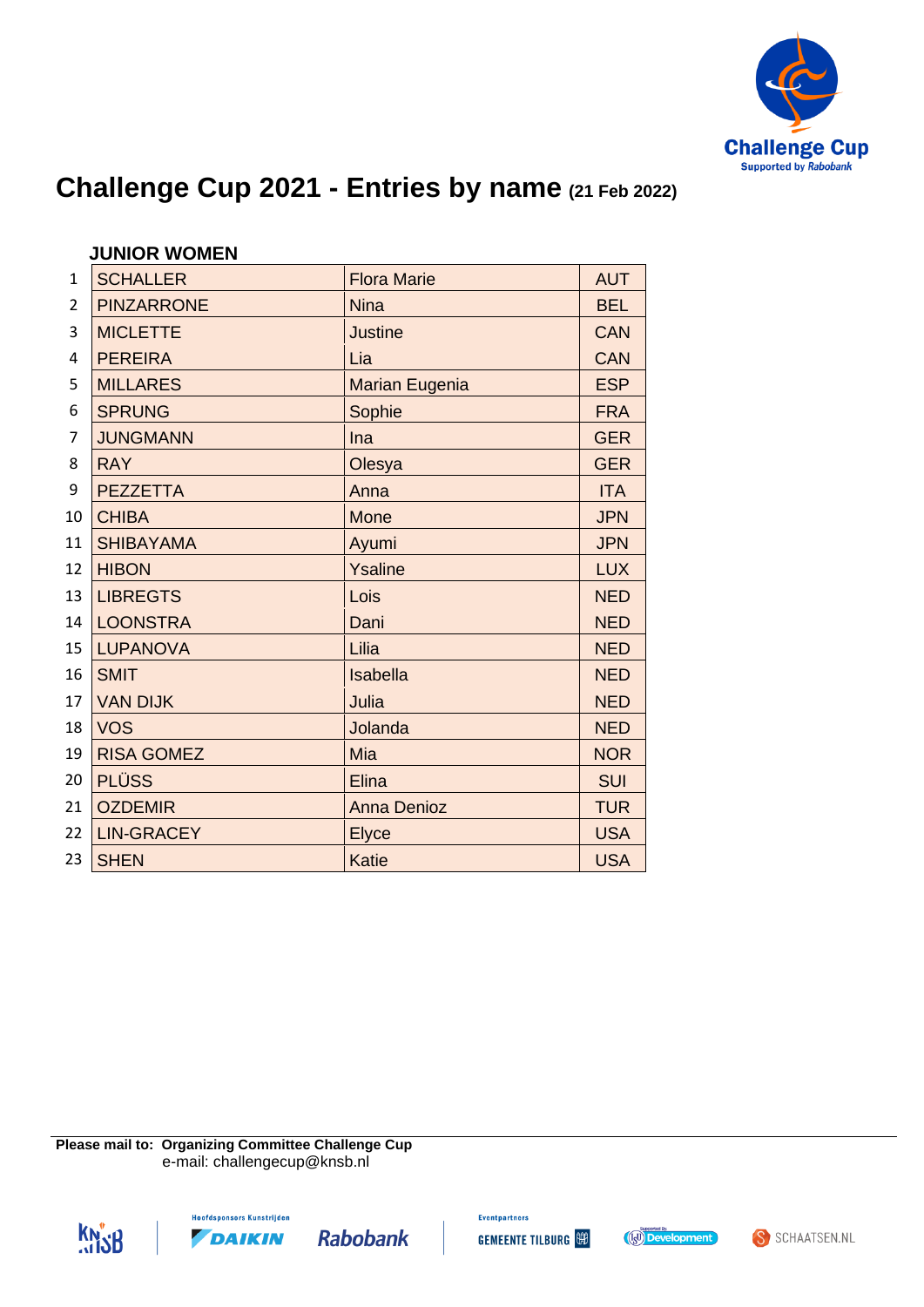

|               | <b>JUNIOR MEN</b> |              |            |  |
|---------------|-------------------|--------------|------------|--|
| 1             | <b>GARCIA</b>     | Pablo        | <b>ESP</b> |  |
| $\mathcal{P}$ | <b>JUUSOLA</b>    | Arttu        | <b>FIN</b> |  |
| 3             | <b>MAI</b>        | Arthur       | <b>GER</b> |  |
| 4             | <b>WEISSERT</b>   | Louis        | <b>GER</b> |  |
| 5             | <b>NAKAMURA</b>   | Shunsuke     | <b>JPN</b> |  |
| 6             | <b>ROSSI</b>      | <b>Naoki</b> | <b>SUI</b> |  |
| 7             | <b>DINCER</b>     | Efe Ergin    | <b>TUR</b> |  |
| 8             | <b>GÜNES</b>      | Ali Efe      | <b>TUR</b> |  |
| 9             | <b>OZKAN</b>      | Alp Eren     | <b>TUR</b> |  |
| 10            | <b>SHINOHARA</b>  | Tiara        | <b>USA</b> |  |

#### **JUNIOR PAIRS**

| 1   PAP / KORNIENKO<br>Giulia / Grigory |
|-----------------------------------------|
|-----------------------------------------|

**Please mail to: Organizing Committee Challenge Cup** e-mail: challengecup@knsb.nl







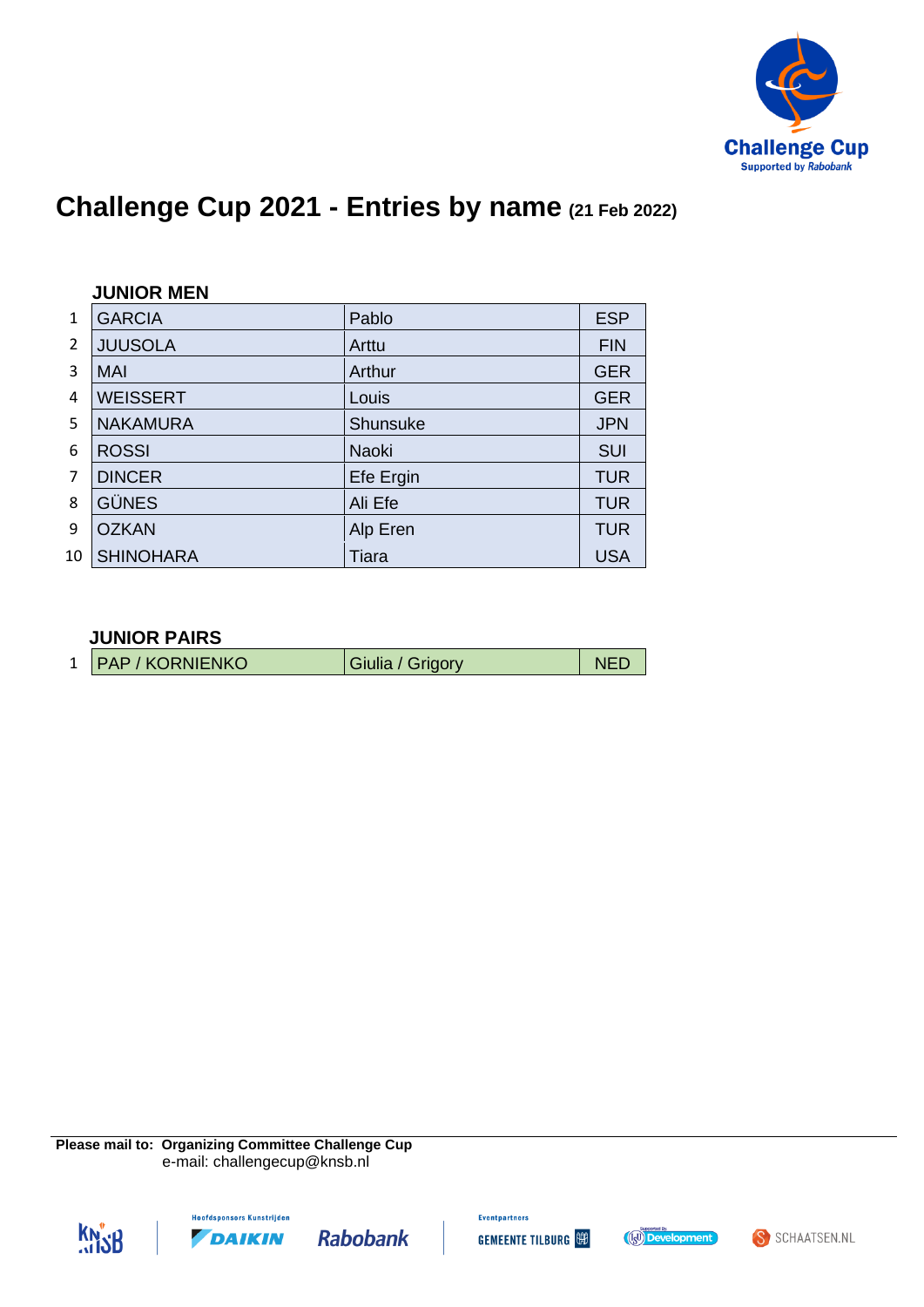

|                         | ADVANULD NUVIUL UIKLU        |                     |            |
|-------------------------|------------------------------|---------------------|------------|
| 1                       | <b>ALENIS</b>                | Joannie             | <b>BEL</b> |
| $\overline{2}$          | <b>VAN STEENBERGHE</b>       | Ilona               | <b>BEL</b> |
| 3                       | <b>SCHIAVONE</b>             | Sara                | <b>ESP</b> |
| $\overline{\mathbf{4}}$ | <b>SEGUI</b>                 | <b>Adriana</b>      | <b>ESP</b> |
| 5                       | <b>SEGUI</b>                 | <b>Noa</b>          | <b>ESP</b> |
| 6                       | <b>KALJUVERE</b>             | <b>Maria Eliise</b> | <b>EST</b> |
| 7                       | <b>PRANGEL</b>               | <b>Marta Helena</b> | <b>EST</b> |
| 8                       | <b>SPRUNG</b>                | Hannah              | <b>FRA</b> |
| 9                       | <b>SEVERN</b>                | Alexa               | <b>GBR</b> |
| 10                      | <b>EDLER</b>                 | Sofia               | <b>GER</b> |
| 11                      | <b>GRABOWSKI</b>             | Julia               | <b>GER</b> |
| 12                      | <b>TANDOGAN</b>              | <b>Sasha</b>        | <b>GER</b> |
| 13                      | <b>KANKARE</b>               | Elli                | <b>LUX</b> |
| 14                      | <b>TOFT</b>                  | Rebecca             | <b>LUX</b> |
| 15                      | <b>BOER</b>                  | Josefine            | <b>NED</b> |
| 16                      | <b>DELEVAQUE</b>             | Angel               | <b>NED</b> |
| 17                      | <b>ENDER</b>                 | Olivia              | <b>NED</b> |
| 18                      | <b>HARKEMA</b>               | Roos                | <b>NED</b> |
| 19                      | <b>LOONSTRA</b>              | Gabi                | <b>NED</b> |
| 20                      | <b>LUIT</b>                  | Sharon              | <b>NED</b> |
| 21                      | <b>LURLING</b>               | Anne                | <b>NED</b> |
| 22                      | <b>MELLEMA</b>               | Macey               | <b>NED</b> |
| 23                      | <b>SOLOUHKIN</b>             | <b>Emilia</b>       | <b>NED</b> |
| 24                      | <b>VAN BERGEN BRAVENBOER</b> | Nazomi              | <b>NED</b> |
| 25                      | <b>VAN ERP</b>               | <b>Nijne</b>        | <b>NED</b> |
| 26                      | <b>BRANDENBURG</b>           | Anastasia           | <b>SUI</b> |
| 27                      | <b>VON FELTEN</b>            | Sophie Joline       | SUI        |
| 28                      | <b>AKBULUT</b>               | <b>Selin</b>        | <b>TUR</b> |
| 29                      | LEE                          | Soho                | <b>USA</b> |

### **ADVANCED NOVICE GIRLS**

**Please mail to: Organizing Committee Challenge Cup** e-mail: challengecup@knsb.nl